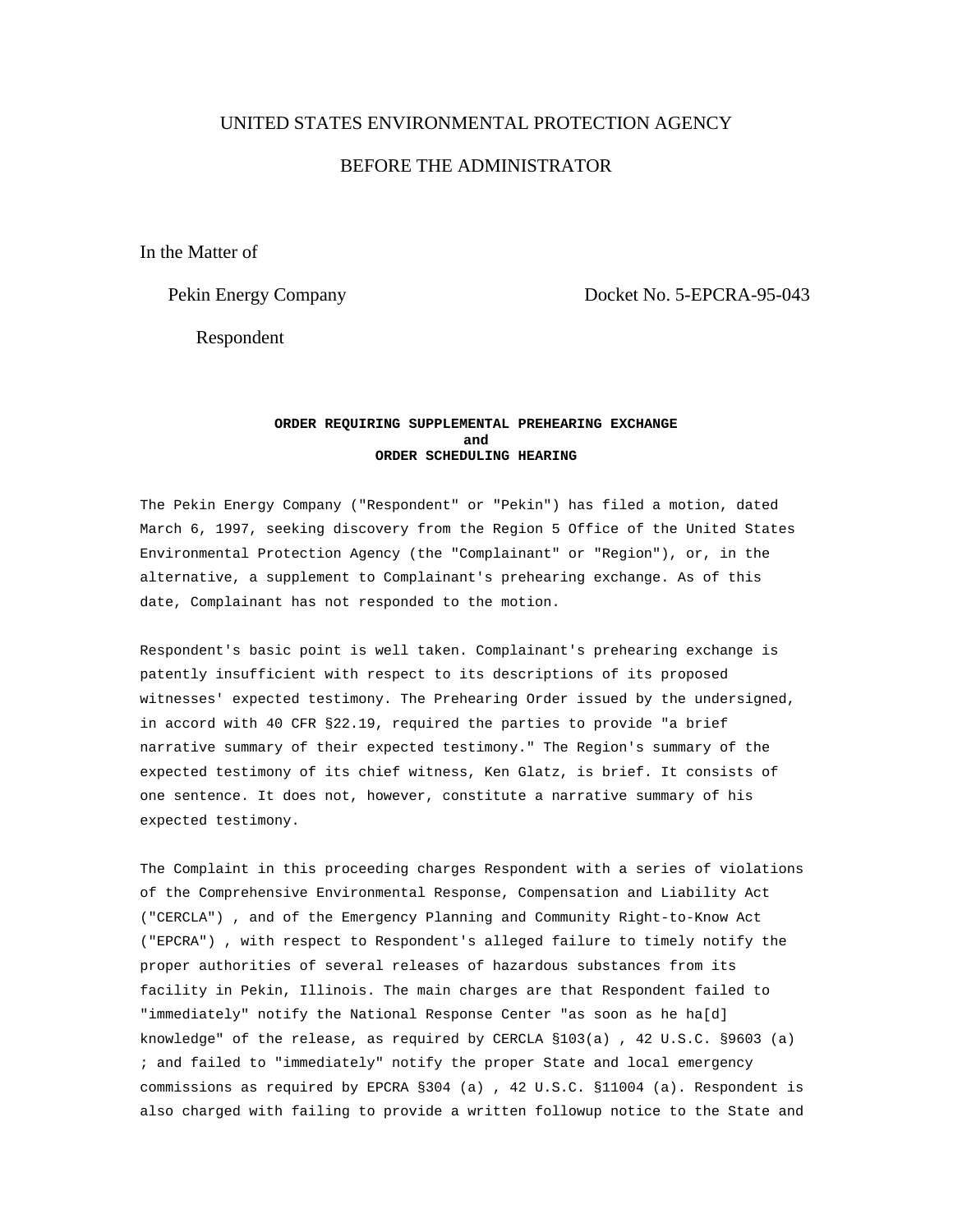local authorities of the releases "as soon as practicable after [the] release" pursuant to EPCRA §304(c), 42 U.S.C. §11004(c). Respondent denied these charges in its Answer, alleging that the notices it provided were not untimely under the applicable law.

The key element in all these charges is the timeliness of the notice provided by Respondent to the federal, State, and local authorities. Yet, the entire description of Mr. Glatz' testimony in Complainant's prehearing exchange reads as follows: "Mr. Glatz will testify concerning Respondent's cyclohexane operations and the timeliness and reasonableness of their response to the July and October releases." Assuming that the Region intends to address the actual merits of the charges in the Complaint, the narrative summary of Mr. Glatz' testimony would necessarily have to address the reasons that the Region believes Pekin's notices were untimely and unreasonable under CERCLA and EPCRA. This will allow Respondent to better prepare its own evidence in response, and fulfill the purposes of discovery of preventing surprise and resulting inefficiency at the hearing.

Therefore, Complainant,will be directed to file a supplemental prehearing exchange in accord with the Prehearing Order consisting of a narrative summary of its witnesses' expected testimony, including a statement of the reasons the Complainant believes Respondent's notices of its releases were untimely under CERCLA and EPCRA. A more descriptive narrative summary of the expected testimony of the Complainant's other witness, Silvia Palomo, must also be filed. Respondent's alternative motions for the taking of depositions or serving interrogatories on the Region's witnesses are denied.

Respondent has also sought further discovery consisting of a list of articles authored by Ken Glatz and a list of proceedings in which he has testified, plus a summary of his testimony in those proceedings. The Prehearing Order required the parties to submit resumes or c.v.'s for its proposed expert witnesses. Although the Complainant included a rather lengthy employment history for Mr. Glatz, and a shorter one for Ms. Palomo, in its prehearing exchange, it did not submit c.v.'s. The Complainant will therefore be directed to include in its supplemental exchange a current c.v. for each of those witnesses that includes a list of their publications and list of proceedings in which they have testified.

Complainant will not be required to provide summaries of testimony of its witnesses in other proceedings, or any other material indicated in Respondent's proposed set of discovery requests to Complainant. The supplemental exchanges